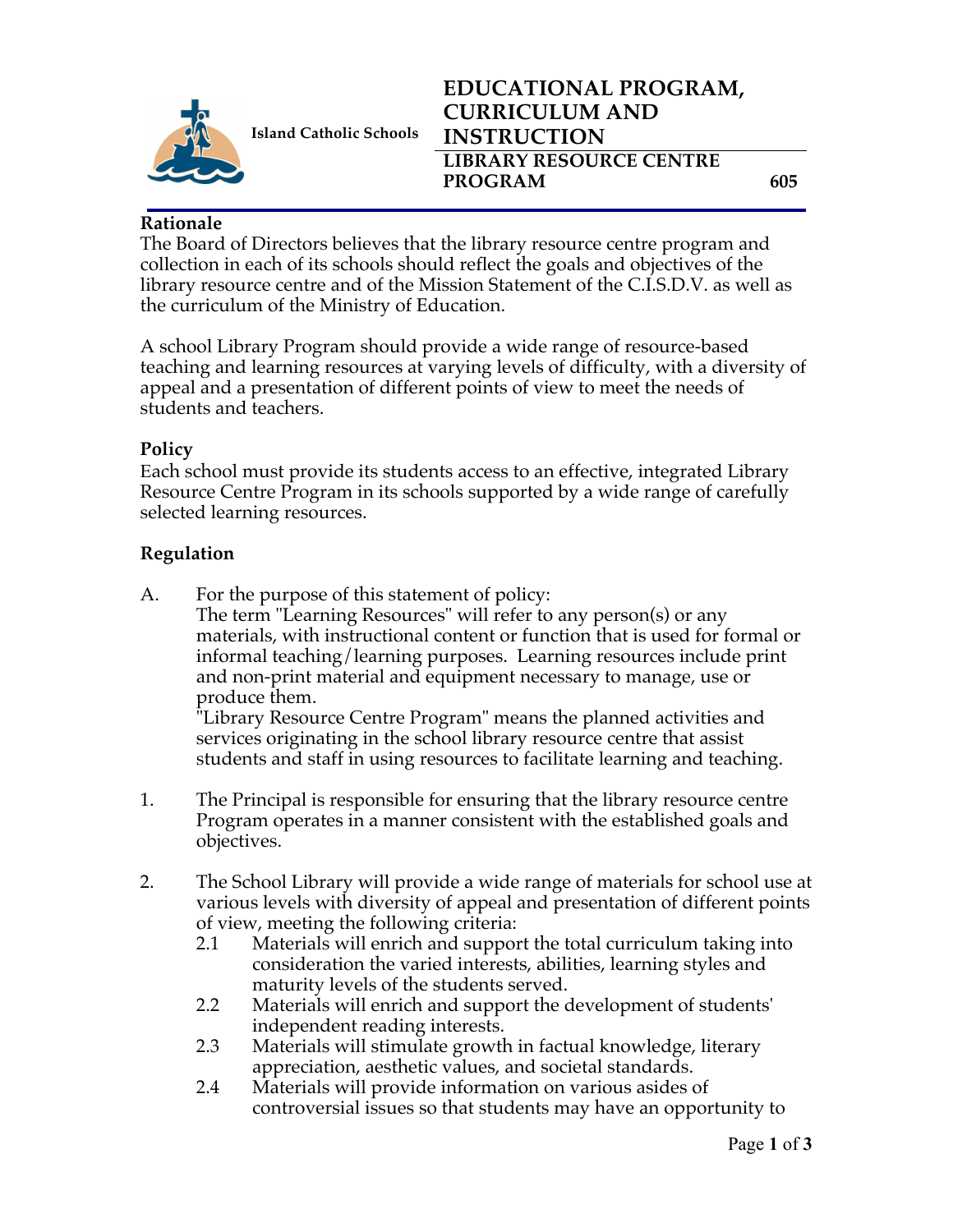

**Island Catholic Schools** 

# **EDUCATIONAL PROGRAM, CURRICULUM AND INSTRUCTION LIBRARY RESOURCE CENTRE**  PROGRAM 605

develop the practice of critical analysis and to make informed judgments in their daily lives. The presence of an item should not be construed as C.I.S.D.V. condoning the philosophy expressed in a resource.

- 2.5 Materials will represent the many religious, ethnic, and cultural groups and their contribution to our national heritage and the world community.
- 2.6 Principle will be placed above personal opinion and reason above prejudice in the selection of materials of the highest quality in order to assure a comprehensive collection appropriate to the school community.
- 2.7 Gift materials shall be judged by the criteria outlined and shall be accepted or rejected by those criteria.
- 2.8 Selection is an ongoing process which should include the addition of new materials, the removal of materials no longer relevant and the replacement of lost and worn materials still of educational value. Since collection renewal or weeding is the responsibility of the library staff, an acceptable school-based procedure is required.
- 3. Each school library will maintain an up-to-date listing of appropriate library selection catalogues.
- 4. The selection of learning resources for the library resource centre program is the responsibility of the Principal and the school library personnel, in co-operation with classroom teachers.
- 5. The responsibility for co-ordinating the selection of learning resources, maintaining a balanced collection and making recommendations for purchase for the School Library Centre rests with the Principal and the school library staff or School Library Resource Committee.
- 6. The responsibility for co-ordinating the selection of learning resources, maintaining a balanced collection and making recommendations for purchase for the C.I.S.D.V. Media Resource Centre rests with the Superintendent and the C.I.S.D.V. Media Resource Committee.